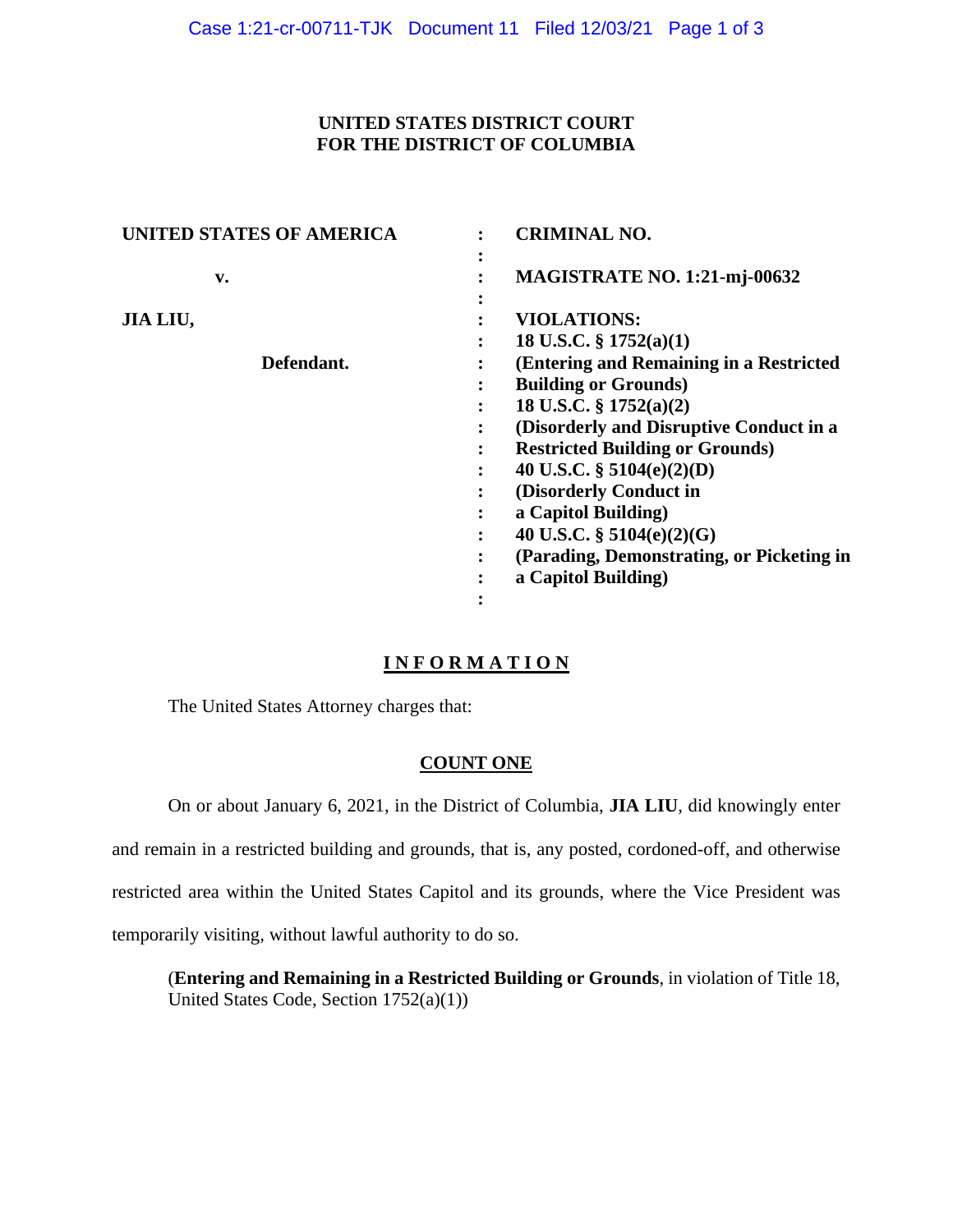### **COUNT TWO**

On or about January 6, 2021, in the District of Columbia, **JIA LIU**, did knowingly, and with intent to impede and disrupt the orderly conduct of Government business and official functions, engage in disorderly and disruptive conduct in and within such proximity to, a restricted building and grounds, that is, any posted, cordoned-off, and otherwise restricted area within the United States Capitol and its grounds, where the Vice President was temporarily visiting, when and so that such conduct did in fact impede and disrupt the orderly conduct of Government business and official functions.

(**Disorderly and Disruptive Conduct in a Restricted Building or Grounds**, in violation of Title 18, United States Code, Section 1752(a)(2))

## **COUNT THREE**

On or about January 6, 2021, in the District of Columbia, **JIA LIU**, willfully and knowingly engaged in disorderly and disruptive conduct within the United States Capitol Grounds and in any of the Capitol Buildings with the intent to impede, disrupt, and disturb the orderly conduct of a session of Congress and either House of Congress, and the orderly conduct in that building of a hearing before or any deliberation of, a committee of Congress or either House of Congress.

(**Disorderly Conduct in a Capitol Building**, in violation of Title 40, United States Code, Section  $5104(e)(2)(D)$ )

#### **COUNT FOUR**

On or about January 6, 2021, in the District of Columbia, **JIA LIU**, willfully and knowingly paraded, demonstrated, and picketed in any United States Capitol Building.

(**Parading, Demonstrating, or Picketing in a Capitol Building**, in violation of Title 40, United States Code, Section 5104(e)(2)(G))